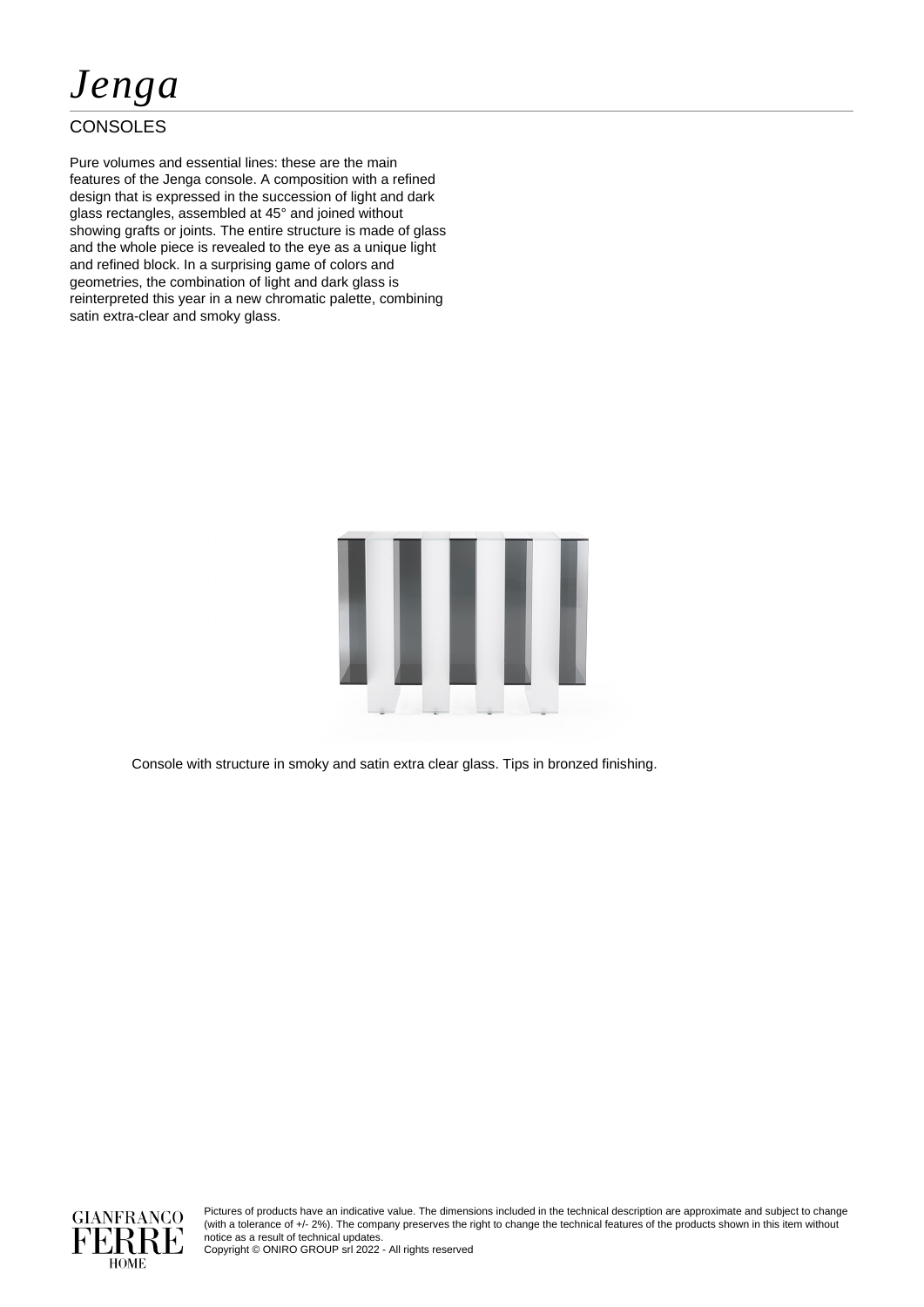

## *Jenga Dimensions*

#### **CONSOLES**

Structure in bronzed and clear glass or smoky and satin extra clear glass. Tips in bronzed finishing.



**JEN.541.A**

Console

**Standard features** L 126 D 40 H 92 cm L 49.61 D 15.75 H 36.22 in



Pictures of products have an indicative value. The dimensions included in the technical description are approximate and subject to change (with a tolerance of +/- 2%). The company preserves the right to change the technical features of the products shown in this item without notice as a result of technical updates.